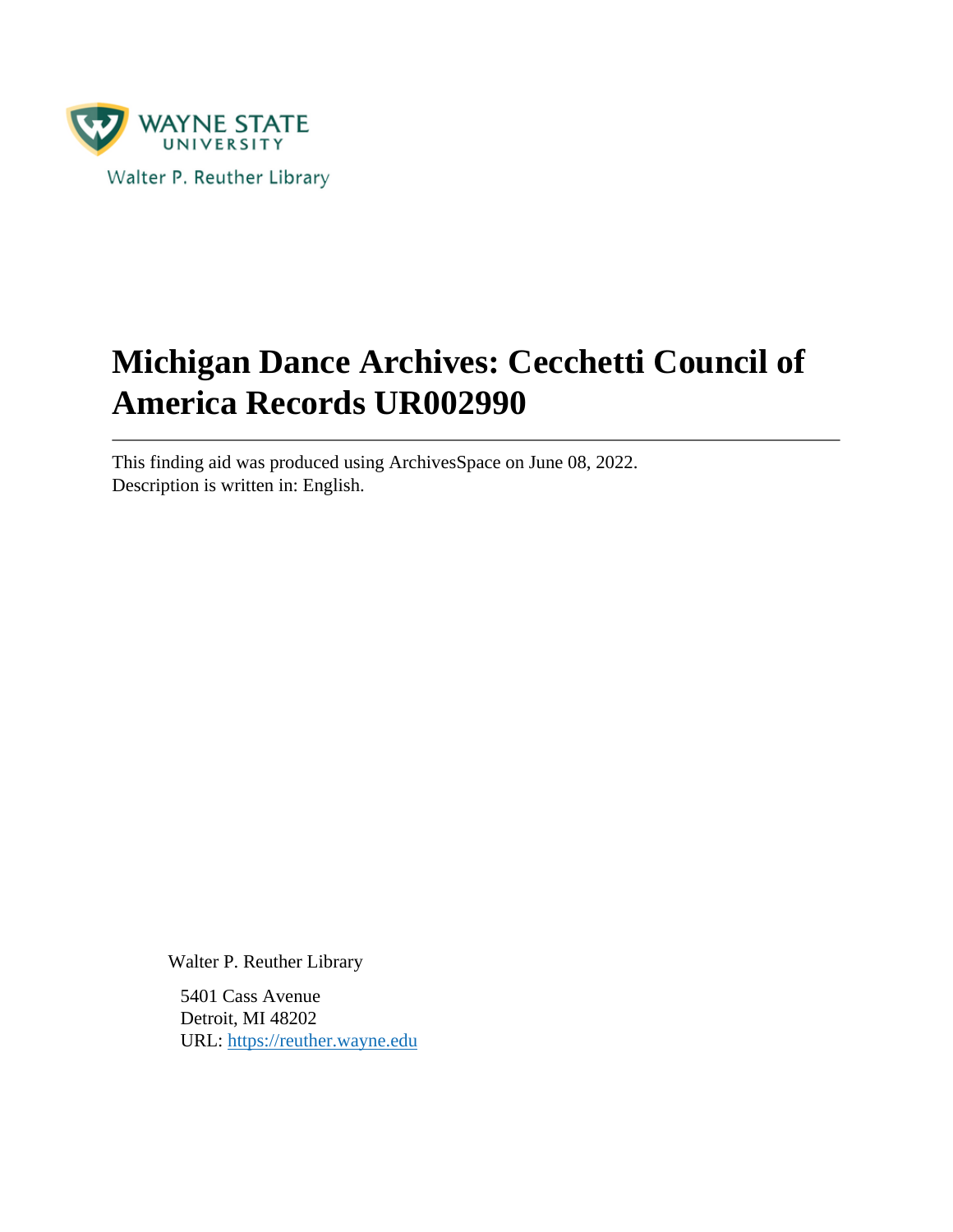## <span id="page-1-0"></span>**Table of Contents**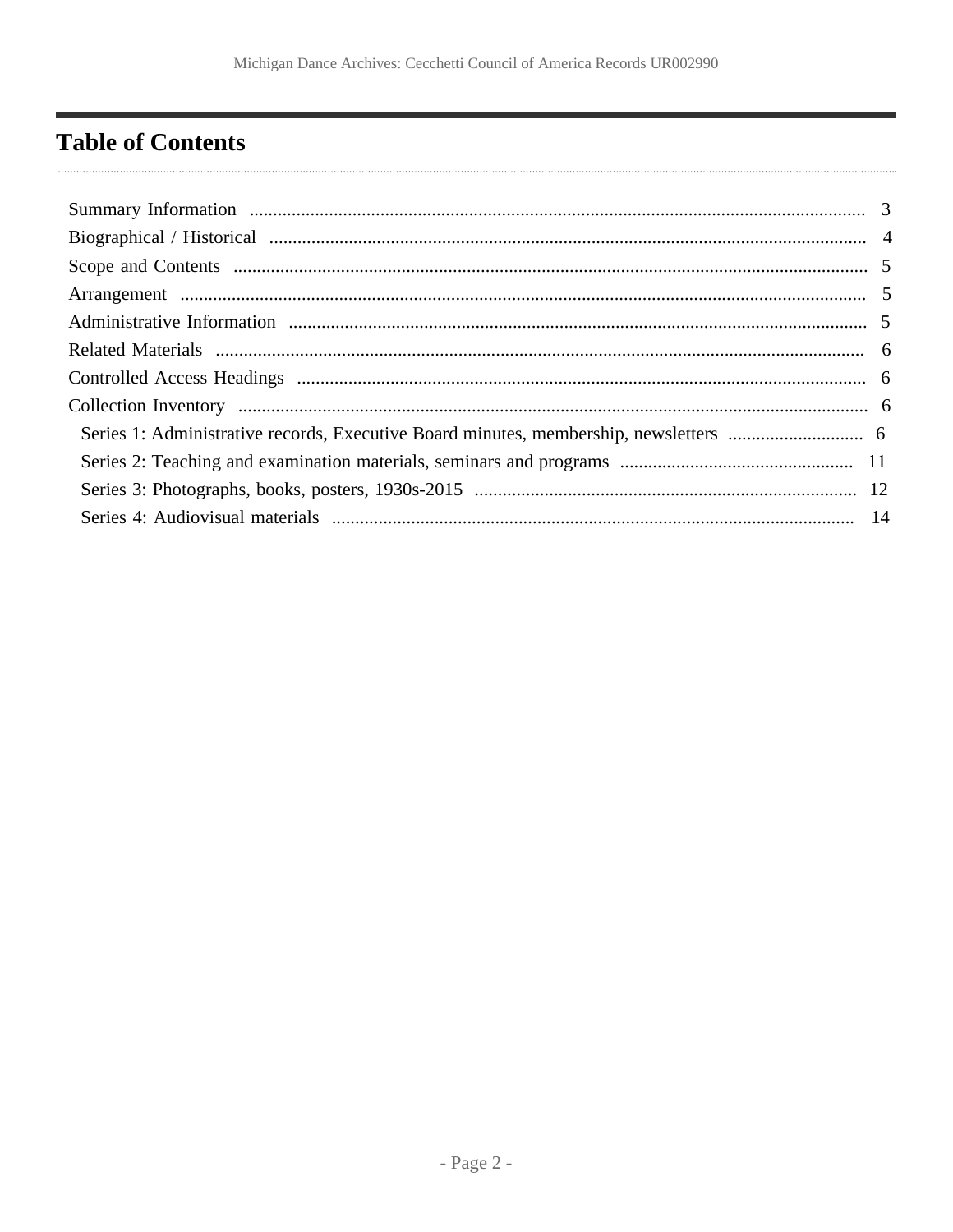## <span id="page-2-0"></span>**Summary Information**

| <b>Repository:</b>                  | Walter P. Reuther Library                                                                                                                                                                                                                                                                                                                                                                                                                                                                                                                                                                                                                                                                                                                                                                                                                                                                                                                                                                                                                                                                                                                                                                                                                                                                                                                                                                                                                                                                                                                                         |  |
|-------------------------------------|-------------------------------------------------------------------------------------------------------------------------------------------------------------------------------------------------------------------------------------------------------------------------------------------------------------------------------------------------------------------------------------------------------------------------------------------------------------------------------------------------------------------------------------------------------------------------------------------------------------------------------------------------------------------------------------------------------------------------------------------------------------------------------------------------------------------------------------------------------------------------------------------------------------------------------------------------------------------------------------------------------------------------------------------------------------------------------------------------------------------------------------------------------------------------------------------------------------------------------------------------------------------------------------------------------------------------------------------------------------------------------------------------------------------------------------------------------------------------------------------------------------------------------------------------------------------|--|
| <b>Creator:</b>                     | Cecchetti Council of America                                                                                                                                                                                                                                                                                                                                                                                                                                                                                                                                                                                                                                                                                                                                                                                                                                                                                                                                                                                                                                                                                                                                                                                                                                                                                                                                                                                                                                                                                                                                      |  |
| <b>Title:</b>                       | Michigan Dance Archives: Cecchetti Council of America Records                                                                                                                                                                                                                                                                                                                                                                                                                                                                                                                                                                                                                                                                                                                                                                                                                                                                                                                                                                                                                                                                                                                                                                                                                                                                                                                                                                                                                                                                                                     |  |
| ID:                                 | <b>UR002990</b>                                                                                                                                                                                                                                                                                                                                                                                                                                                                                                                                                                                                                                                                                                                                                                                                                                                                                                                                                                                                                                                                                                                                                                                                                                                                                                                                                                                                                                                                                                                                                   |  |
| Date [inclusive]:                   | 1950-2021                                                                                                                                                                                                                                                                                                                                                                                                                                                                                                                                                                                                                                                                                                                                                                                                                                                                                                                                                                                                                                                                                                                                                                                                                                                                                                                                                                                                                                                                                                                                                         |  |
| <b>Physical Description:</b>        | 16.25 Linear Feet 9 SB, 2.5 MB, 5 OS                                                                                                                                                                                                                                                                                                                                                                                                                                                                                                                                                                                                                                                                                                                                                                                                                                                                                                                                                                                                                                                                                                                                                                                                                                                                                                                                                                                                                                                                                                                              |  |
| Language of the<br><b>Material:</b> | English.                                                                                                                                                                                                                                                                                                                                                                                                                                                                                                                                                                                                                                                                                                                                                                                                                                                                                                                                                                                                                                                                                                                                                                                                                                                                                                                                                                                                                                                                                                                                                          |  |
| Abstract:                           | The Cecchetti Council of America (CCA) is a membership-based<br>dance education organization, established in 1939, dedicated to<br>maintaining the standards and methods of ballet training established by<br>Cavalier Enrico Cecchetti. The CCA provides a system of accredited<br>examinations to assess the knowledge, proficiency and quality of<br>teacher and student candidates, with the purpose of raising the standard<br>of ballet teaching throughout the United States. The CCA is run by a<br>National Executive Board of Directors (NEBD), with examinations<br>overseen by the Board of Examiners (BOE), with offices based in Flat<br>Rock, MI, as of 2022. The NEBD oversees teacher training and syllabi,<br>organizes classes and seminars, and provides liaison with the regional<br>Committees. The records in this collection reflect that work on a<br>national level, with correspondence, administrative documents, NEBD<br>minutes and records, and historical documents. The work of the various<br>Committees around the country is also reflected in administrative<br>documents and meeting minutes, as well as records of events and<br>performances. The collection also includes some photographs, posters<br>and books. Audio-visual materials such as videotapes, film reels,<br>vinyl records, and DVD/CDs have been transferred to the Reuther AV<br>Department. The CCA Records reflect the wide-ranging importance<br>and influence of the Cecchetti Method of teaching and of the CCA<br>nationally and internationally. |  |

## **Preferred Citation**

"Michigan Dance Archives: Cecchetti Council of America Records, Box [#], Folder [#], Walter P. Reuther Library, Archives of Labor and Urban Affairs, Wayne State University"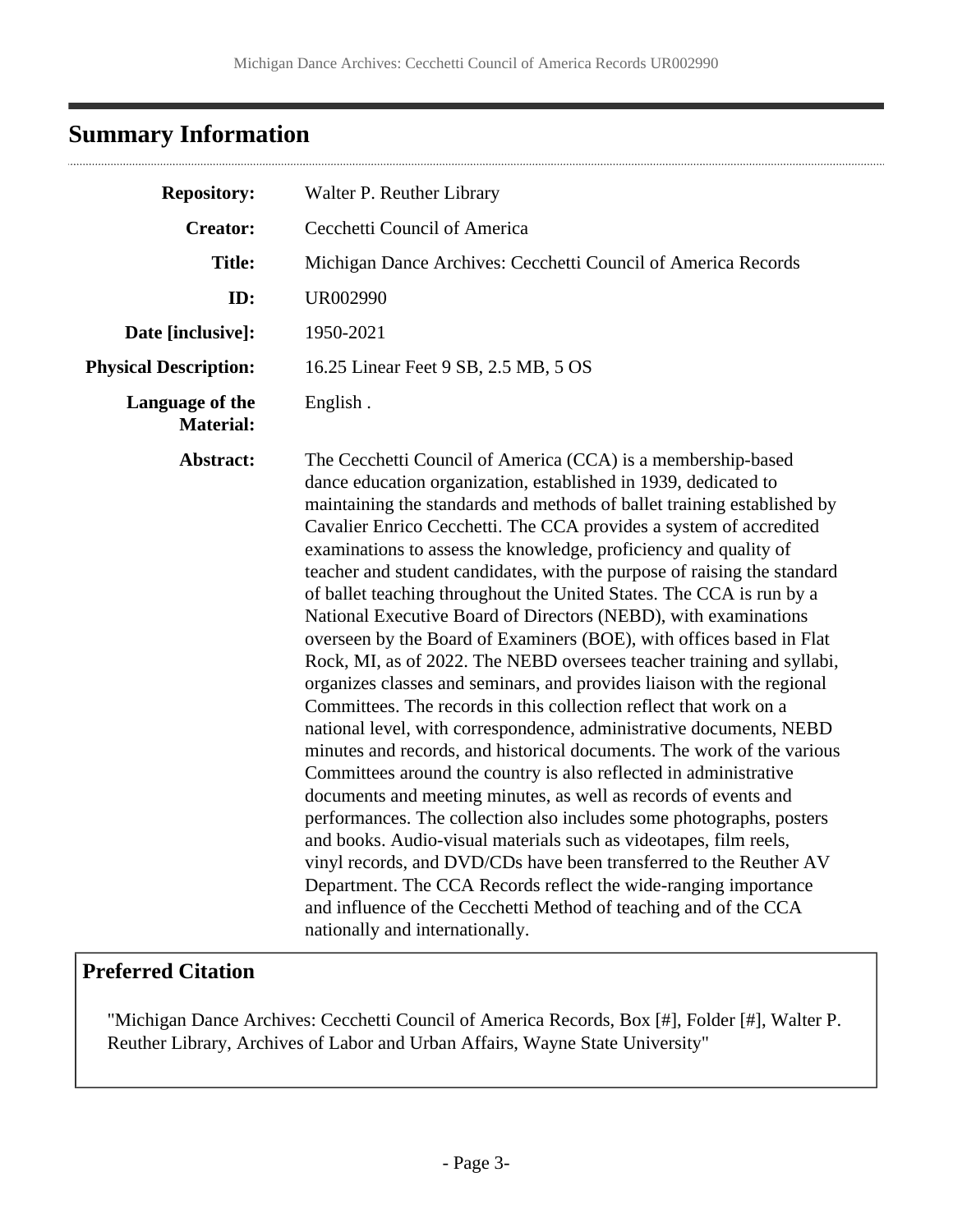## <span id="page-3-0"></span>**Biographical / Historical**

The Cecchetti Council of America (CCA) is a membership-based dance education organization, established in 1939, dedicated to maintaining the standards and methods of ballet training established by Cavalier Enrico Cecchetti. The CCA provides a system of accredited examinations to assess the knowledge, proficiency and quality of teacher and student candidates, with the purpose of raising the standard of ballet teaching throughout the United States.

Enrico Cecchetti (1850-1928) developed his rigorous method of training ballet dancers from his experience as a dancer, mime and teacher in Russia, England and Italy in the late 19th and early 20th centuries. The Cecchetti Society, formed in 1922, promoted the teaching system internationally, and it was adopted by many of the most respected dance teachers and dance companies in the world. In the 1930s, members of the Dancing Masters of Michigan (later Dance Masters of Michigan) began searching for an organized way to teach ballet and discovered the Cecchetti Method. They studied the method and taught it throughout the U.S. in classes and workshops, developing a network of teachers and CCA branches (called Committees) across the country. The Cecchetti Council of America became a legal non-profit educational organization based in Michigan, under the Michigan State Board of Education, in 1951. By the 1990s, there were more than 19 Committees across the U.S., as well as in Canada and the Caribbean.

The CCA began holding its annual seminars at the former Park Shelton Hotel in Detroit in 1954. It moved to Michigan State University in 1965 and then to the School of Cleveland Ballet in 1985. Since 1988, the seminars have been held at Hope College in Holland, Michigan, where they continue, as of 2022, to attract students and teachers from throughout the U.S. and from other countries.

The CCA is run by a National Executive Board of Directors (NEBD), with examinations overseen by the Board of Examiners (BOE), with offices based in Flat Rock, MI, as of 2022. The NEBD oversees teacher training and syllabi, organizes classes and seminars, and provides liaison with the regional Committees. The records in this collection reflect that work on a national level, with correspondence, administrative documents, NEBD minutes and records, and historical documents. The work of the various Committees around the country is also reflected in administrative documents and meeting minutes, as well as records of events and performances. The collection also includes some photographs, posters and books, as well audio-visual materials such as videotapes, film reels, vinyl records, and DVD/CDs.

The CCA Records were donated in 2021 by Kathleen C. Tenniswood, who became president of the CCA in 2020, and other officers and members of the CCA. It reflects the wide-ranging importance and influence of the Cecchetti Method of teaching and of the CCA nationally and internationally.

#### **^** [Return to Table of Contents](#page-1-0)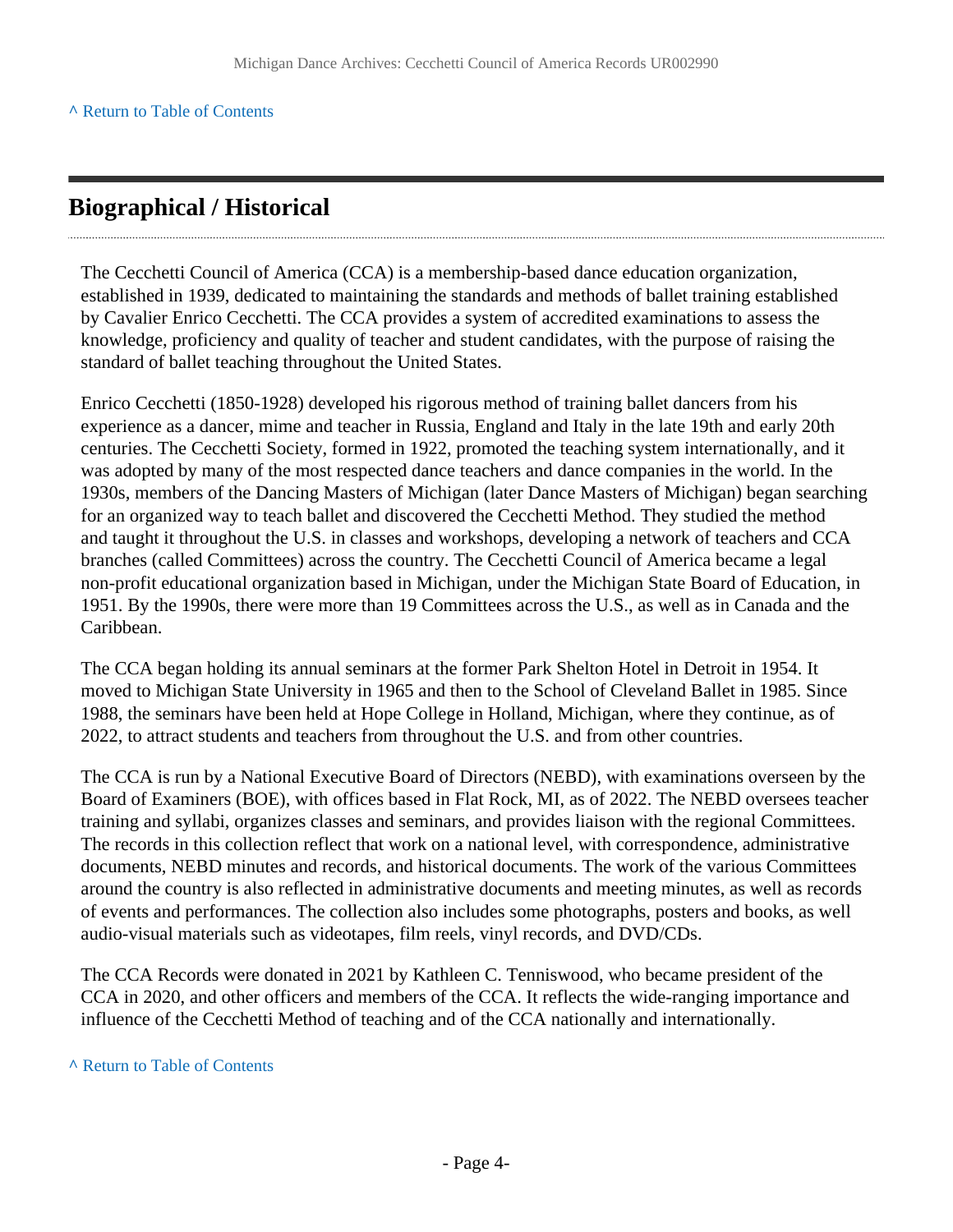## <span id="page-4-0"></span>**Scope and Contents**

The Cecchetti Council of America Records represent the administrative records of this dance education organization from mainly the 1950s to the early 2000s. Included are minutes of meetings of the National Executive Board of Directors and regional Committees, membership materials, newsletters and CCA history. Standard teaching materials are included, as well as documents of various seminars and programs. There are a number of photos, mostly from seminars and summer programs. There are 3 boxes of photos, posters and books. Material transferred to the Reuther AV Department includes videotapes, film reels, vinyl records of Cecchetti Method music used for teaching at various levels, and DVD/CDs. Series 1: Administrative records--meeting minutes, membership, newsletters, CCA history, 1950-2020. Series 2: Teaching and examination materials, seminars and programs, 1954-2020. Series 3: Photographs, books, posters, 1930s-2015. Series 4: Audiovisual materials, 1978-2019.

**^** [Return to Table of Contents](#page-1-0)

#### <span id="page-4-1"></span>**Arrangement**

The collection is arranged into 4 series. Folders in each series are listed by their location within each box. They are not arranged, so any given subject may be dispersed throughout several boxes within each series. Series 1: Administrative records--meeting minutes, membership, newsletters, CCA history, 1950-2020 (Boxes 1-5). Series 2: Teaching materials, documents from seminars and programs, 1954-2020 (Boxes 6-7). Series 3: Photographs, books, posters, 1930s-2015 (Boxes 8-10). Series 4: Audiovisual materials, 1978-2019 (Boxes 11-17).

**^** [Return to Table of Contents](#page-1-0)

### <span id="page-4-2"></span>**Administrative Information**

#### **Publication Statement**

Walter P. Reuther Library

5401 Cass Avenue Detroit, MI 48202 URL:<https://reuther.wayne.edu>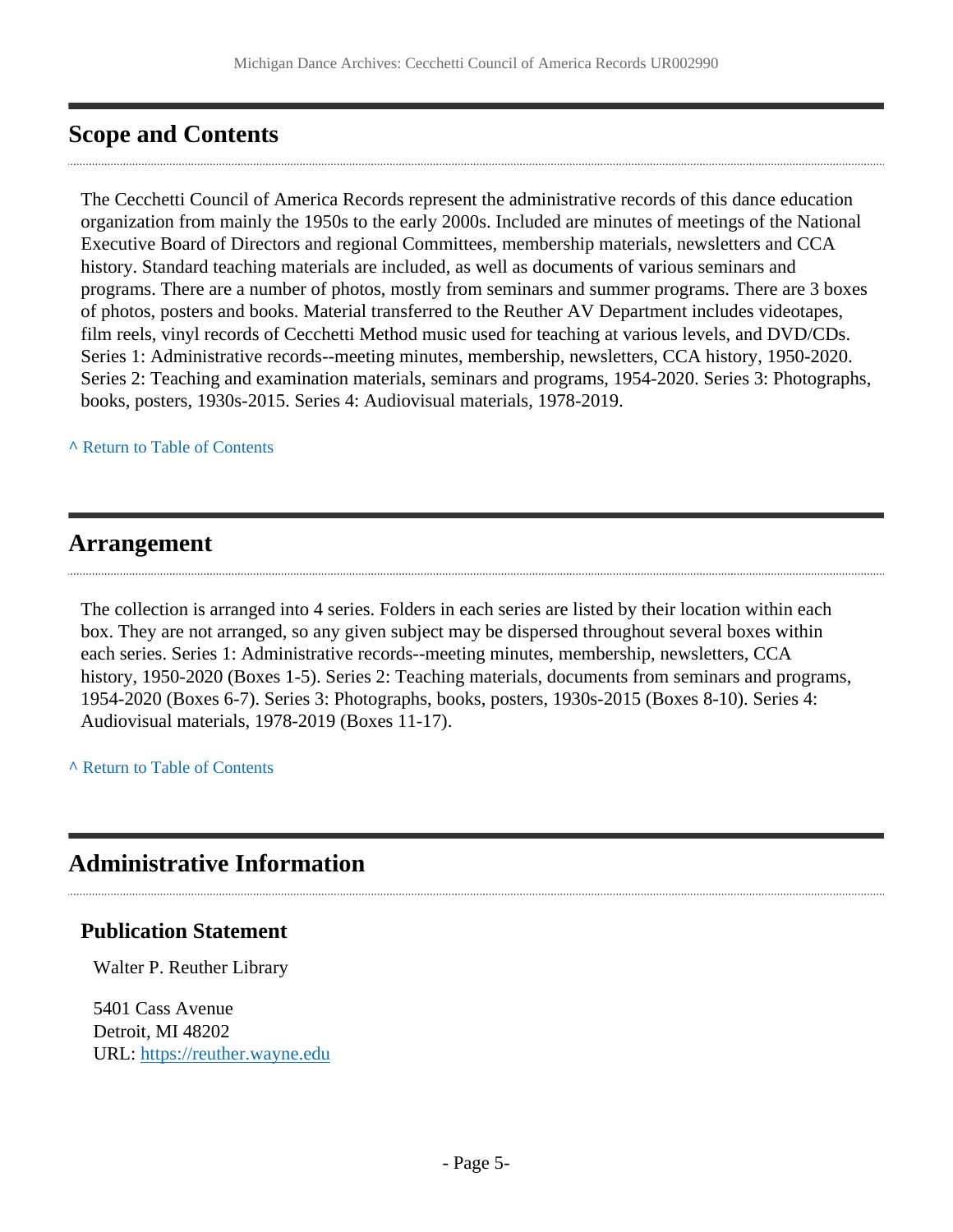#### **Immediate Source of Acquisition**

The CCA Records were donated in December 2021 by Kathleen C. Tenniswood, who became president of the CCA in 2020, and other officers and members of the CCA. ktenniswoodpowell@sbcglobal.net

#### **Conditions Governing Access**

Collection is open for research.

#### **Conditions Governing Use**

Refer to the Walter P. Reuther Library Rules for Use of Archival Materials.

**^** [Return to Table of Contents](#page-1-0)

## <span id="page-5-0"></span>**Related Materials**

#### **Related Materials**

Other collections in the Michigan Dance Archives, particularly Harriet Berg Papers.

**^** [Return to Table of Contents](#page-1-0)

## <span id="page-5-1"></span>**Controlled Access Headings**

- Dance
- Dance -- Study and teaching

## <span id="page-5-2"></span>**Collection Inventory**

### <span id="page-5-3"></span>**Series 1: Administrative records, Executive Board minutes, membership, newsletters, 1950-2020**

**Title/Description Instances**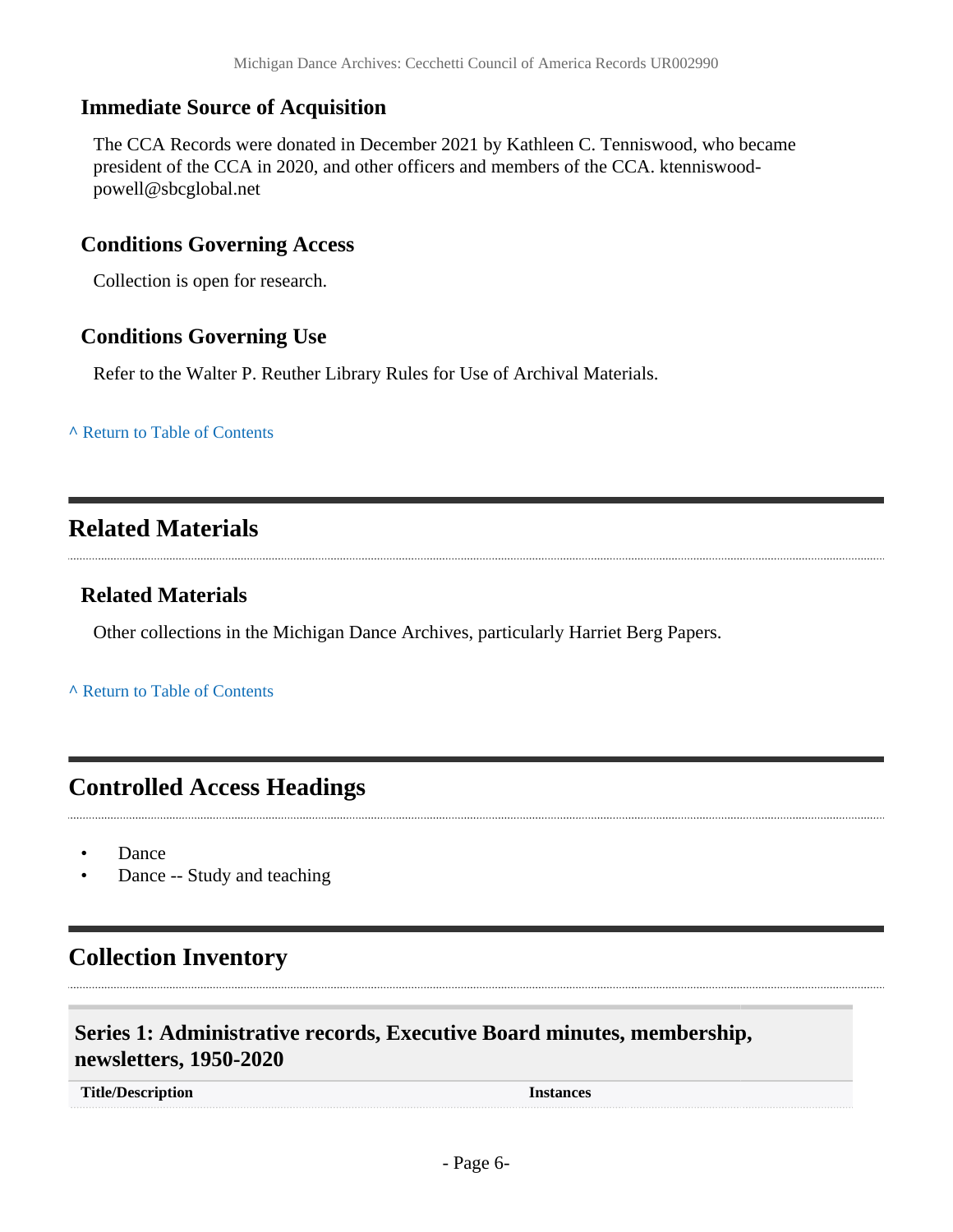| Cecchetti Council of America (CCA), constitution and bylaws,<br>1961, 1981, 1987 | Box 1 | Folder 1             |
|----------------------------------------------------------------------------------|-------|----------------------|
| CCA, constitution and bylaws, 2016-2019                                          | Box 1 | Folder <sub>2</sub>  |
| CCA Executive Board, lists of officers, various years                            | Box 1 | Folder 3             |
| CCA Executive Board, meeting minutes, 1950-1954                                  | Box 1 | Folder 4             |
| CCA Executive Board, meeting minutes, 1955-1958                                  | Box 1 | Folder 5             |
| CCA Executive Board, meeting minutes, 1963-1964                                  | Box 1 | Folder 6             |
| CCA Executive Board, meeting minutes, 1965                                       | Box 1 | Folder <sub>7</sub>  |
| CCA Executive Board, meeting minutes, 1966-1967                                  | Box 1 | Folder <sub>8</sub>  |
| CCA Executive Board, meeting minutes, 1968                                       | Box 1 | Folder 9             |
| CCA Executive Board, meeting minutes, 1969                                       | Box 1 | Folder 10            |
| CCA Executive Board, meeting minutes, 1970                                       | Box 1 | Folder 11            |
| CCA Executive Board, meeting minutes, 1971                                       | Box 1 | Folder 12            |
| CCA Executive Board, meeting minutes, 1972                                       | Box 1 | Folder 13            |
| CCA Executive Board, meeting minutes, 1973                                       | Box 1 | Folder 14            |
| CCA Executive Board, meeting minutes, 1974                                       | Box 1 | Folder 15            |
| CCA Executive Board, meeting minutes, 1975                                       | Box 1 | Folder 16            |
| CCA Executive Board, meeting minutes, 1976                                       | Box 1 | Folder 17            |
| CCA Executive Board, meeting minutes, 1977                                       | Box 1 | Folder 18            |
| CCA Executive Board, meeting minutes, 1978                                       | Box 1 | Folder 19            |
| CCA Executive Board, meeting minutes, 1979                                       | Box 1 | Folder <sub>20</sub> |
| CCA Executive Board, meeting minutes, 1980                                       | Box 1 | Folder 21            |
| CCA Executive Board, meeting minutes, 1981                                       | Box 1 | Folder <sub>22</sub> |
| CCA Executive Board, meeting minutes, 1982                                       | Box 1 | Folder 23            |
| CCA Executive Board, meeting minutes, 1983                                       | Box 2 | Folder 1             |
| CCA Executive Board, meeting minutes, 1984                                       | Box 2 | Folder <sub>2</sub>  |
| CCA Executive Board, meeting minutes, 1985                                       | Box 2 | Folder 3             |
| CCA Executive Board, meeting minutes, 1986                                       | Box 2 | Folder 4             |
| CCA Executive Board, meeting minutes, 1987                                       | Box 2 | Folder 5             |
| CCA Executive Board, meeting minutes, 1990                                       | Box 2 | Folder 6             |
| CCA Executive Board, meeting minutes, 1991                                       | Box 2 | Folder <sub>7</sub>  |
| CCA Executive Board, meeting minutes, 1992-1994                                  | Box 2 | Folder 8             |
| CCA Executive Board, meeting minutes, 1995-1997                                  | Box 2 | Folder 9             |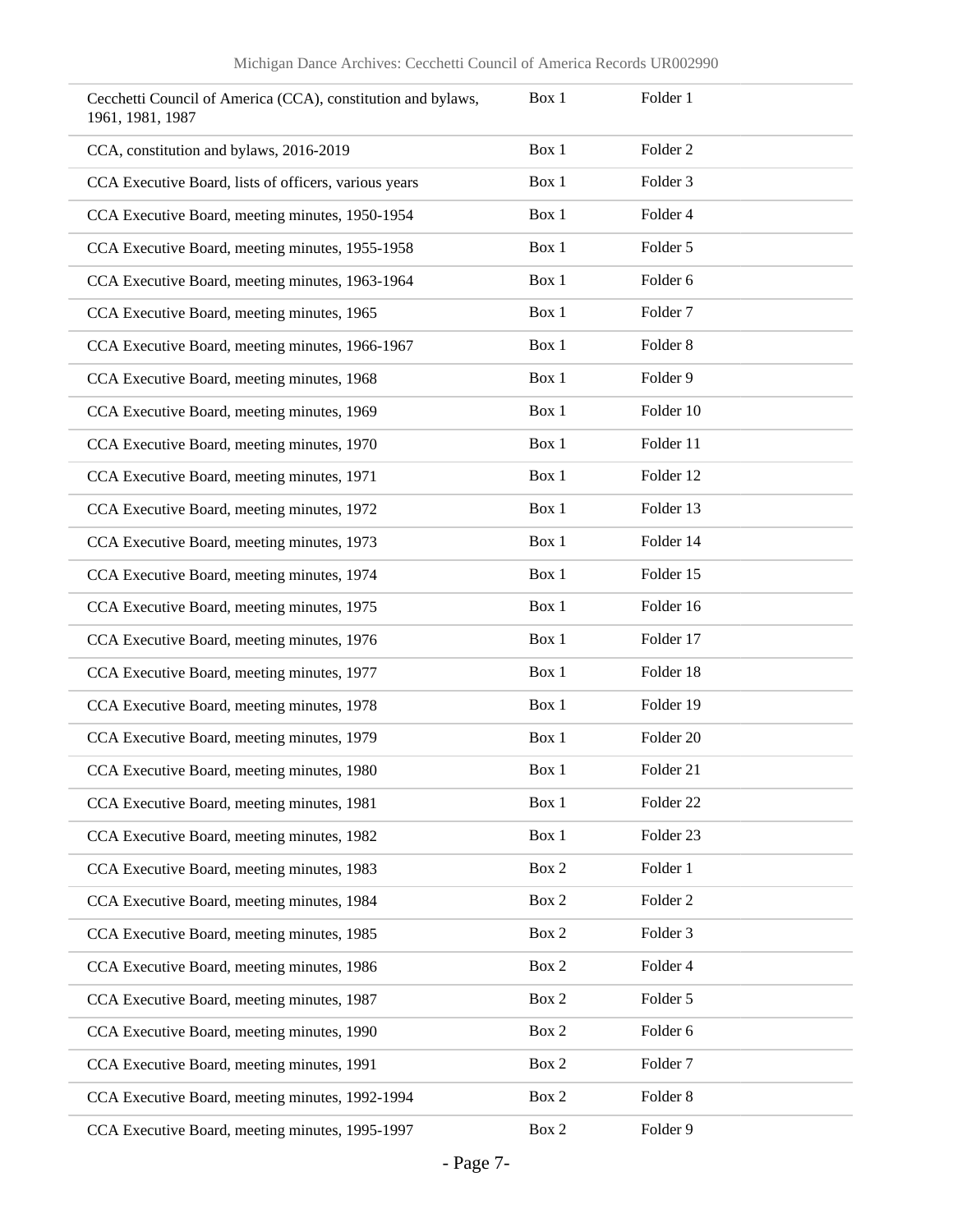| CCA Executive Board, meeting minutes, 1998-1999                                 | Box 2 | Folder 10            |
|---------------------------------------------------------------------------------|-------|----------------------|
| CCA Executive Board, meeting minutes, 2000-2001                                 | Box 2 | Folder 11            |
| CCA Executive Board, meeting minutes, 2002-2003                                 | Box 2 | Folder 12            |
| CCA Executive Board, meeting minutes, 2004-2006                                 | Box 2 | Folder 13            |
| CCA Executive Board, meeting minutes, 2007-2009                                 | Box 2 | Folder 14            |
| CCA Executive Board, meeting minutes, partial, 2010-2019                        | Box 2 | Folder 15            |
| CCA Executive Board, motions, 2000-2004                                         | Box 2 | Folder 16            |
| CCA, general membership meeting minutes, 1997, 1998,<br>2003-2012               | Box 2 | Folder 17            |
| Membership lists and applications, 1962-1965                                    | Box 2 | Folder 18            |
| Membership lists and applications, 1966-1968                                    | Box 2 | Folder 19            |
| Membership lists and applications, 1969-1972                                    | Box 2 | Folder 20            |
| Membership lists and applications, 1973-1976                                    | Box 2 | Folder 21            |
| Membership lists and applications, 1977-1979                                    | Box 2 | Folder <sub>22</sub> |
| Membership documents, 2000s                                                     | Box 2 | Folder 23            |
| Membership directory, 1994, 1997, 1999                                          | Box 2 | Folder 24            |
| Membership directory, 2002, 2004                                                | Box 2 | Folder <sub>25</sub> |
| Member information; clippings, bios, various years                              | Box 2 | Folder 26            |
| Cecchetti Council of America history and historical documents,<br>various years | Box 3 | Folder 1             |
| Administrative forms and documents, various years                               | Box 3 | Folder <sub>2</sub>  |
| Correspondence, 1950s                                                           | Box 3 | Folder 3             |
| Correspondence, 1960s                                                           | Box 3 | Folder 4             |
| Correspondence, 1970s                                                           | Box 3 | Folder 5             |
| Correspondence, 1980s                                                           | Box 3 | Folder 6             |
| Correspondence, 1990s                                                           | Box 3 | Folder <sub>7</sub>  |
| Correspondence, 2000s                                                           | Box 3 | Folder <sub>8</sub>  |
| Dr. Tenniswood: biographical information, notes, writings,<br>various years     | Box 3 | Folder 9             |
| Dr. Tenniswood: essays, reviews, 1980-1982                                      | Box 3 | Folder 10            |
| Dr. Tenniswood: "Happy Landings," re teaching dance, 1980                       | Box 3 | Folder 11            |
| Dr. Tenniswood: papers, essays, various years                                   | Box 3 | Folders 12-13        |
| Liaison officer: information, documents, 2011, 2014                             | Box 3 | Folder 14            |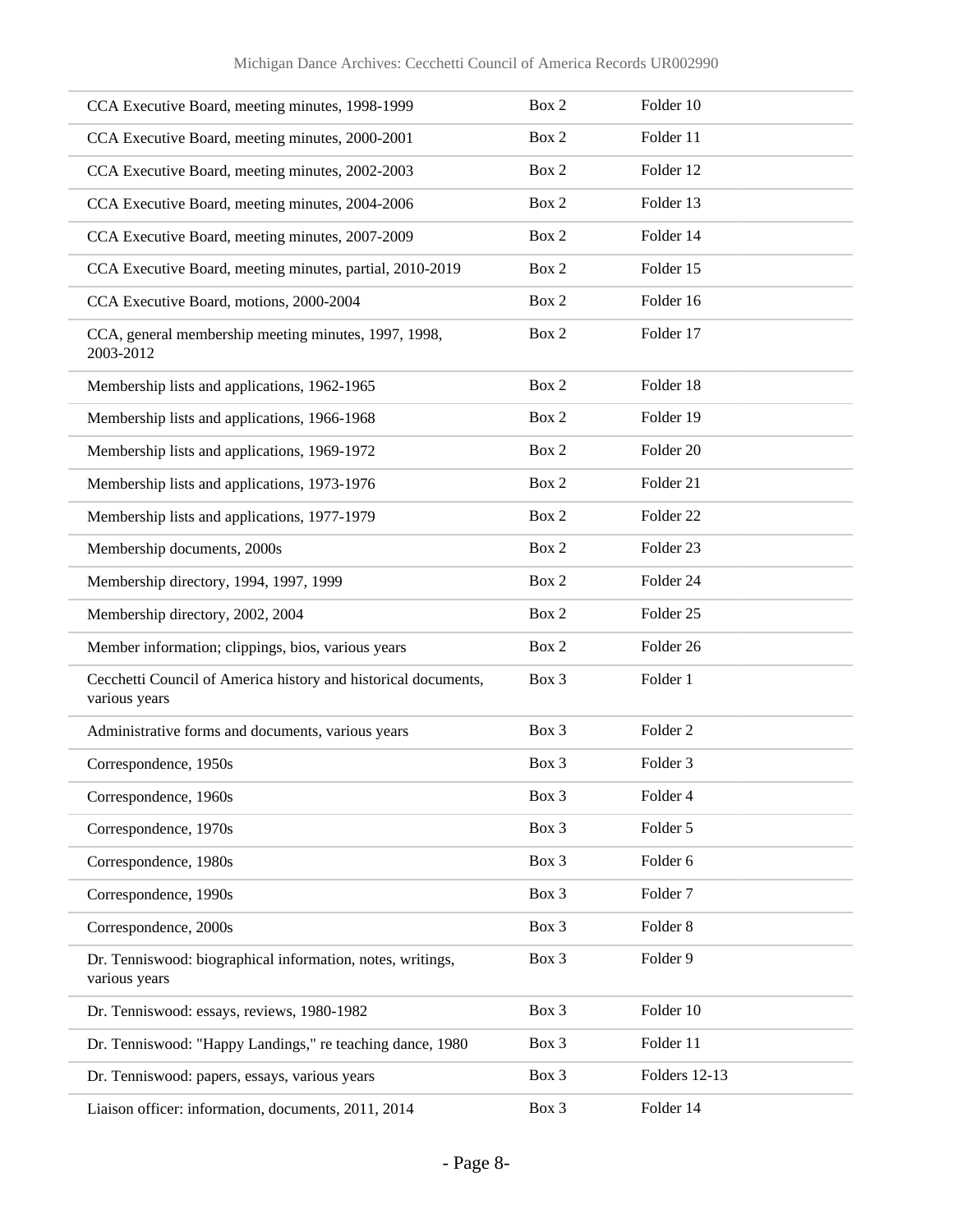| Committees, various documents, 1983, 2001                                                              | Box 3 | Folder 15            |
|--------------------------------------------------------------------------------------------------------|-------|----------------------|
| Performances, Michigan and Ohio, programs, various dates                                               | Box 3 | Folder 16            |
| Articles, clippings, various dates                                                                     | Box 3 | Folder 17            |
| National CCA newsletter, various issues, 1972-1999                                                     | Box 3 | Folder 18            |
| National CCA newsletter, various issues, 2000-2010                                                     | Box 3 | Folder 19            |
| Cecchetti International newsletter, various issues, 1997-2007                                          | Box 3 | Folder 20            |
| Dance Collection Danse, magazine, 2 issues, 1999                                                       | Box 3 | Folder 21            |
| Historical Cecchetti Photographic Exhibit, various locations,<br>1990s                                 | Box 3 | Folder <sub>22</sub> |
| History, "Cecchetti Pioneers," book, 2014                                                              | Box 3 | Folder <sub>23</sub> |
| Tribute to Cecchetti, fundraiser, Meadowbrook Hall, Rochester,<br>MI, program book, 1992               | Box 3 | Folder 24            |
| "Cecchette: A Ballet Dynasty," book, 1995                                                              | Box 3 | Folder <sub>25</sub> |
| "A Tribute to Ashton and Cecchetti," program book, 2000                                                | Box 3 | Folder <sub>26</sub> |
| "New York's First Ballet Season 1792," booklet, New York Public<br>Library, 1961                       | Box 3 | Folder 27            |
| "French-English Dictionary of Technical Dance Terms," compiled<br>by Cyril W. Beaumont, rev. ed., 1966 | Box 3 | Folder 28            |
| "Good Morning," by Mr. and Mrs. Henry Ford, Dearborn<br>Publishing Company, book, 1926                 | Box 3 | Folder 29            |
| Ballet Russe de Monte Carlo, season program book, 1941-1942                                            | Box 3 | Folder 30            |
| "C.B. and the Pink Pointe Shoes," by Sylvia Hamer, book, 1987                                          | Box 3 | Folder 31            |
| CCA: Northern California Committee, various documents,<br>1959-1969                                    | Box 4 | Folder 1             |
| CCA: Northern California Committee, various documents, 1970s                                           | Box 4 | Folder <sub>2</sub>  |
| CCA: Southern California Committee, various documents,<br>1980-1987                                    | Box 4 | Folder 3             |
| CCA: Southern California Committee, various documents,<br>1950s-1960s                                  | Box 4 | Folder 4             |
| CCA: Southern California Committee, various documents, 1970s                                           | Box 4 | Folder 5             |
| CCA: Southern California Committee, various documents, 1980s                                           | Box 4 | Folder 6             |
| CCA: West Coast Committee, seminar flyer, 2001                                                         | Box 4 | Folder <sub>7</sub>  |
| CCA: Western Michigan Committee, various documents,<br>1959-1969                                       | Box 4 | Folder <sub>8</sub>  |
| CCA: Western Michigan Committee, various documents,<br>1970-1976                                       | Box 4 | Folder 9             |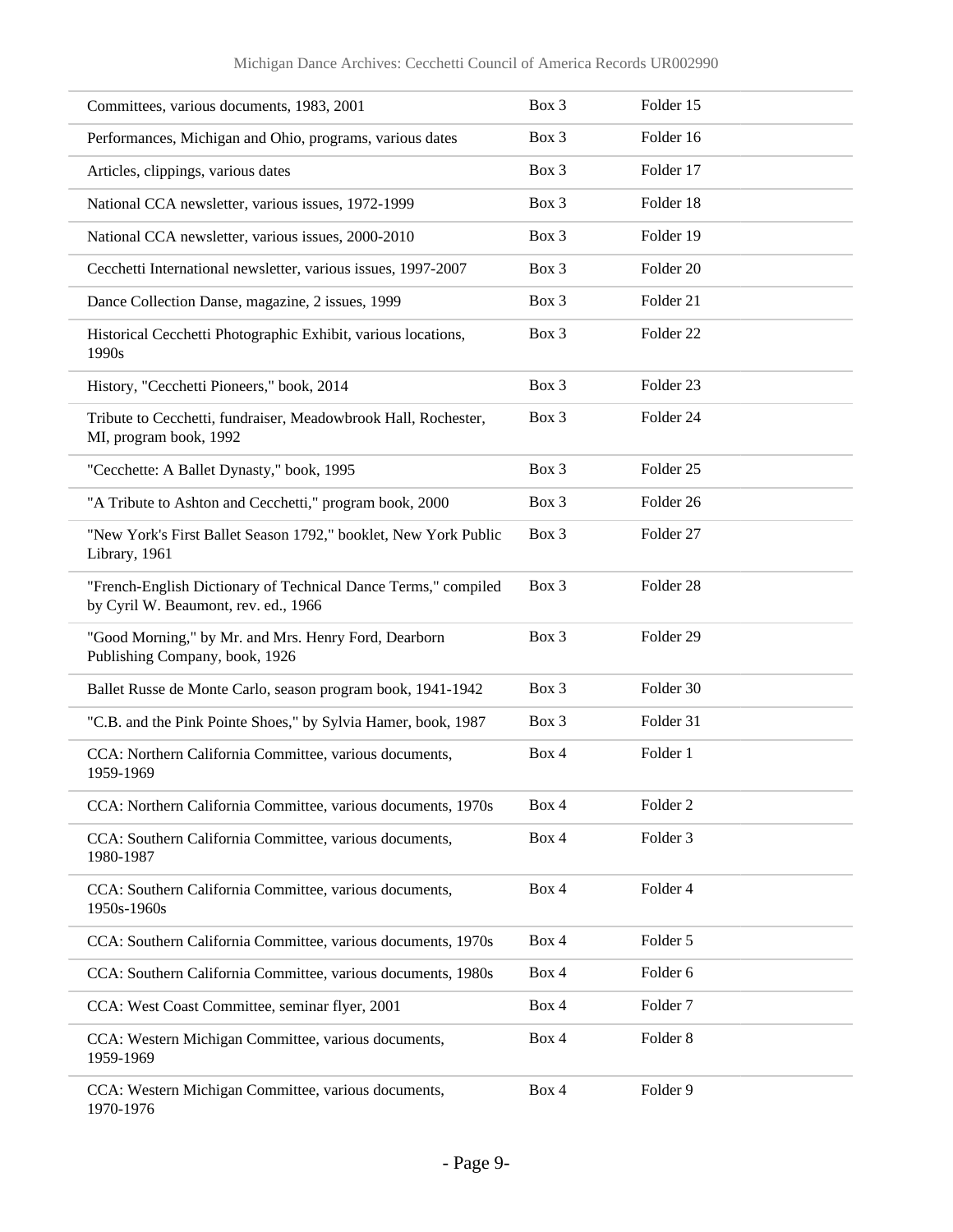| CCA: Western Michigan Committee, various documents,<br>1977-1979                   | Box 4 | Folder 10            |
|------------------------------------------------------------------------------------|-------|----------------------|
| CCA: Western Michigan Committee, various documents,<br>1980-1987                   | Box 4 | Folder 11            |
| CCA: Midwest Committee, various documents, 1962-1969                               | Box 4 | Folder 12            |
| CCA: Midwest Committee, various documents, 1970-1976                               | Box 4 | Folder 13            |
| CCA: Midwest Committee, various documents, 1977-1982                               | Box 4 | Folder 14            |
| CCA: Midwest Committee, various documents, 1983-1987                               | Box 4 | Folder 15            |
| CCA: Southeast Committee, various documents, 1974-1987                             | Box 4 | Folder 16            |
| CCA: Ohio Committee, various documents, 1963-1988,<br>2001-2016                    | Box 4 | Folder 17            |
| CCA: Louisiana Committee, various documents, 1980s                                 | Box 4 | Folder 18            |
| CCA: Pennsylvania Commitee, various documents, 1960-1987                           | Box 4 | Folder 19            |
| CCA: East Coast Committee, various documents, 1947-1959                            | Box 4 | Folder <sub>20</sub> |
| CCA: East Coast Committee, various documents, 1960-1979                            | Box 4 | Folder 21            |
| CCA: East Coast Committee, newsletters, event documents,<br>1972-1988              | Box 4 | Folder <sub>22</sub> |
| CCA: East Coast Committee, structural document "brief," 1981                       | Box 4 | Folder 23            |
| CCA: East Coast Committee, various documents, 1980-1987,<br>1997                   | Box 4 | Folder 24            |
| CCA: Dance Teachers' Association of Haiti, correspondence,<br>documents, 1982-1990 | Box 4 | Folder <sub>25</sub> |
| CCA: Greater St. Louis Committee, various documents,<br>1978-1988                  | Box 4 | Folder <sub>26</sub> |
| CCA: Florida Committee, various documents, 1980s                                   | Box 4 | Folder 27            |
| CCA: Texas Committee, meeting minutes, documents, 1955-1962                        | Box 5 | Folder 1             |
| CCA: Texas Committee, workshops and classes, brochures, flyers,<br>1958-1966       | Box 5 | Folder <sub>2</sub>  |
| CCA: Texas Committee, meeting minutes, documents, 1964-1966                        | Box 5 | Folder 3             |
| CCA: Texas Committee, correspondence, documents, pins,<br>1963-1966                | Box 5 | Folder 4             |
| CCA: Southwest Committee, correspondence, documents,<br>1957-1962                  | Box 5 | Folder 5             |
| CCA: Southwest Committee, scholarships, 1982                                       | Box 5 | Folder 6             |
| CCA: Southwest Committee, questionnaires, undated                                  | Box 5 | Folder <sub>7</sub>  |
| CCA: Southwest Committee, membership booklet, undated                              | Box 5 | Folder 8             |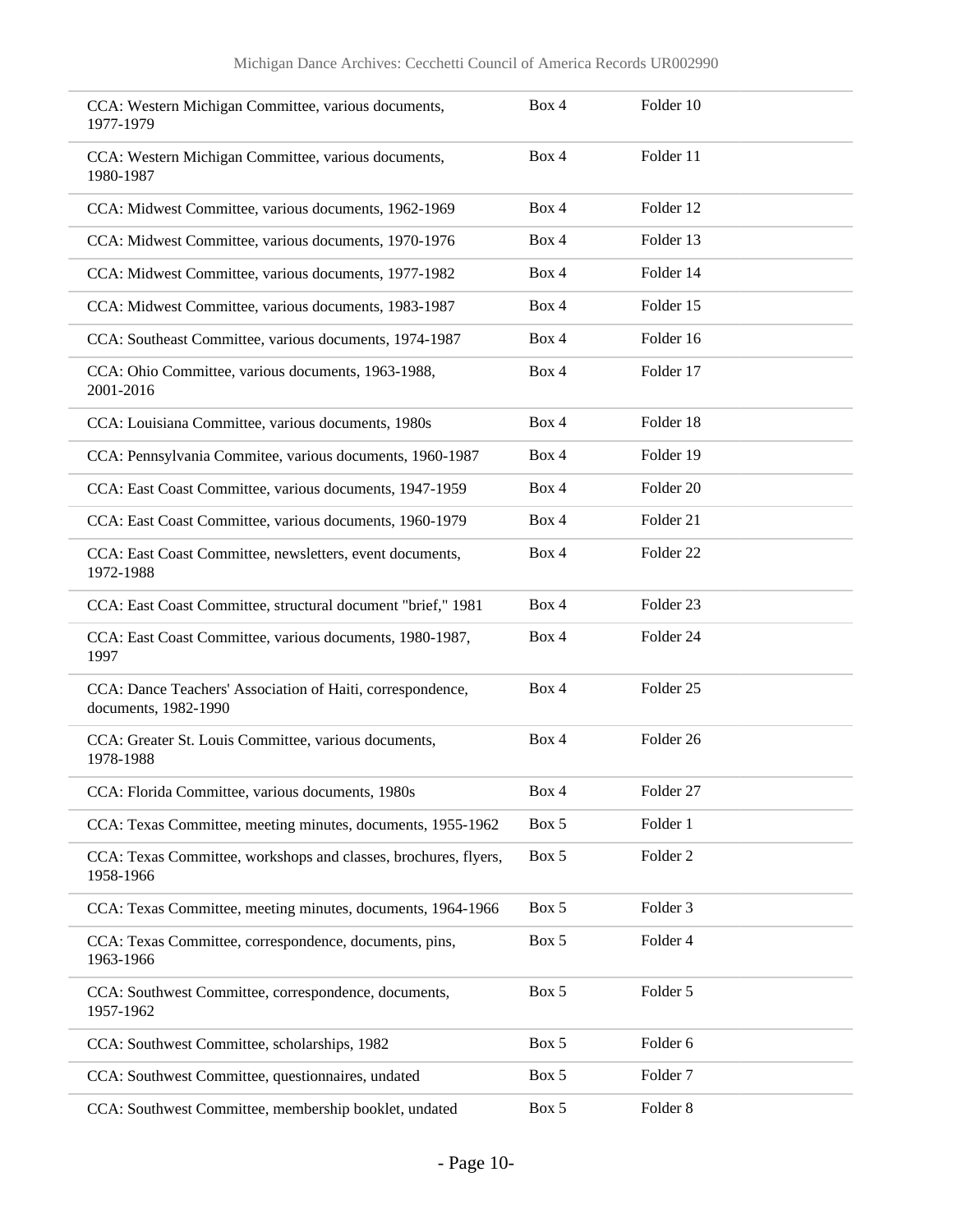| CCA: Southwest Committee, Rose Marie Floyd, notes, 1988                          | Box 5 | Folder 9             |  |
|----------------------------------------------------------------------------------|-------|----------------------|--|
| CCA: Southwest Committee, exam results, grading sheets,<br>1989-1992             | Box 5 | Folder 10            |  |
| CCA: Southwest Committee, financial reports and documents,<br>1962-1985          | Box 5 | Folder 11            |  |
| CCA: Southwest Committee, contracts, 1981-1986, 1995-2010                        | Box 5 | Folder 12            |  |
| CCA: Southwest Committee, documents, meeting minutes,<br>1967-1979               | Box 5 | Folder 13            |  |
| CCA: Southwest Committee, documents, meeting minutes,<br>1980-1989               | Box 5 | Folder 14            |  |
| CCA: Southwest Committee, documents, meeting minutes,<br>undated and, 1990-1999  | Box 5 | Folder 15            |  |
| CCA: Southwest Committee, documents, meeting minutes,<br>2000-2017               | Box 5 | Folder 16            |  |
| CCA: Southwest Committee, workshops and classes, brochures,<br>flyers, 1967-1999 | Box 5 | Folder 17            |  |
| CCA: Southwest Committee, workshops and classes, brochures,<br>flyers, 2000-2015 | Box 5 | Folder 18            |  |
| CCA: Southwest Committee, correspondence, 1985-1993                              | Box 5 | Folder 19            |  |
| CCA: Colorado Chapter, correspondence, 1988                                      | Box 5 | Folder <sub>20</sub> |  |
| CCA: Colorado Committee, documents, 1992                                         | Box 5 | Folder 21            |  |
| CCA: Inner Mountain Committee, documents, 1969, 1982-1987                        | Box 5 | Folder <sub>22</sub> |  |

## <span id="page-10-0"></span>**Series 2: Teaching and examination materials, seminars and programs , 1954-2020**

| <b>Title/Description</b>                               | <b>Instances</b> |                     |  |
|--------------------------------------------------------|------------------|---------------------|--|
| Ballet conferences and seminars, brochures, 1966-1991  | Box 6            | Folder 1            |  |
| Seminar attendees, lists, 1970-1991                    | Box 6            | Folder 2            |  |
| Faculty list, national seminars, 1954-1987             | Box 6            | Folder 3            |  |
| Seminars and conferences, various documents, 1960-1992 | Box 6            | Folder 4            |  |
| Seminars and conferences, various documents, 2000-2004 | Box 6            | Folder 5            |  |
| Seminars and conferences, various documents, 2005      | Box 6            | Folder 6            |  |
| Seminars and conferences, various documents, 2006      | Box 6            | Folder <sub>7</sub> |  |
| Summer programs, brochures, documents, 1950s           | Box 6            | Folder 8            |  |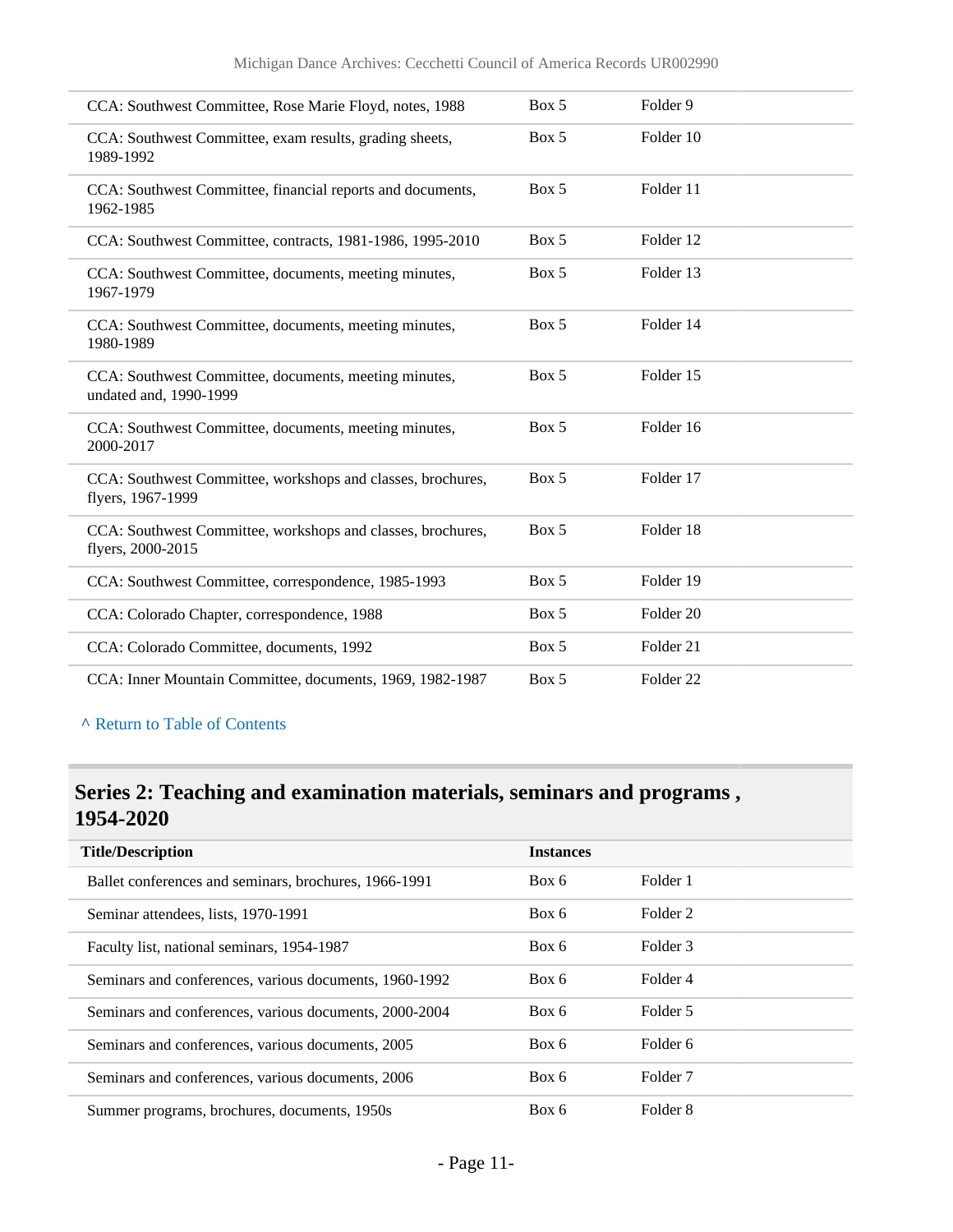| Summer programs, brochures, documents, 1970s                                    | Box 6 | Folder 9            |
|---------------------------------------------------------------------------------|-------|---------------------|
| Summer programs, brochures, flyers, 1980-1999                                   | Box 6 | Folder 10           |
| Summer programs, brochures, schedules, 2000-2010                                | Box 6 | Folder 11           |
| Summer programs, brochures, schedules, 2011-2020                                | Box 6 | Folder 12           |
| Board of Examiners, agendas, minutes, documents, 1985-2005                      | Box 7 | Folder 1            |
| Board of Examiners, agendas, minutes, documents, 2006-2016                      | Box 7 | Folder 2            |
| Board of Examiners, examination guidelines and questions,<br>2000-2006          | Box 7 | Folder 3            |
| Cecchetti Method and classical ballet training, brochures, various<br>years     | Box 7 | Folder 4            |
| Sheet music for children's examinations, grades I-IV, 1960                      | Box 7 | Folder 5            |
| Teacher training materials, various years                                       | Box 7 | Folder <sub>6</sub> |
| Teacher refresher courses, flyers, brochures, various years                     | Box 7 | Folder <sub>7</sub> |
| Teaching materials: anatomy, physiology, various years                          | Box 7 | Folder <sub>8</sub> |
| Examination evaluation sheets, various levels, 2010, 2014                       | Box 7 | Folder 9            |
| Syllabus materials, various documents, various dates                            | Box 7 | Folders 10-11       |
| Syllabus materials, elementary allegro, 1968                                    | Box 7 | Folder 12           |
| Syllabi, "professional," documents, various years                               | Box 7 | Folder 13           |
| Syllabi, grades I-IV, documents, various years                                  | Box 7 | Folder 14           |
| Syllabi, Graded Lessons in Classical Ballet Technique, booklets,<br>1960-1968   | Box 7 | Folder 15           |
| Syllabi, Graded Lessons in Classical Ballet Technique, booklets,<br>1980s-1990s | Box 7 | Folder 16           |
| Syllabi, Graded Lessons in Classical Ballet Technique, booklets,<br>2002-2009   | Box 7 | Folder 17           |
| Syllabi notes, various dates                                                    | Box 7 | Folder 18           |
| Exercise notes, undated                                                         | Box 7 | Folder 19           |
| Cloth patches, general and grade level, undated                                 | Box 7 | Folder 20           |

## <span id="page-11-0"></span>**Series 3: Photographs, books, posters, 1930s-2015**

| <b>Title/Description</b>                    | <i><u><b>Instances</b></u></i> |          |  |
|---------------------------------------------|--------------------------------|----------|--|
| Classes and teachers, photos, various years | Box 8                          | Folder i |  |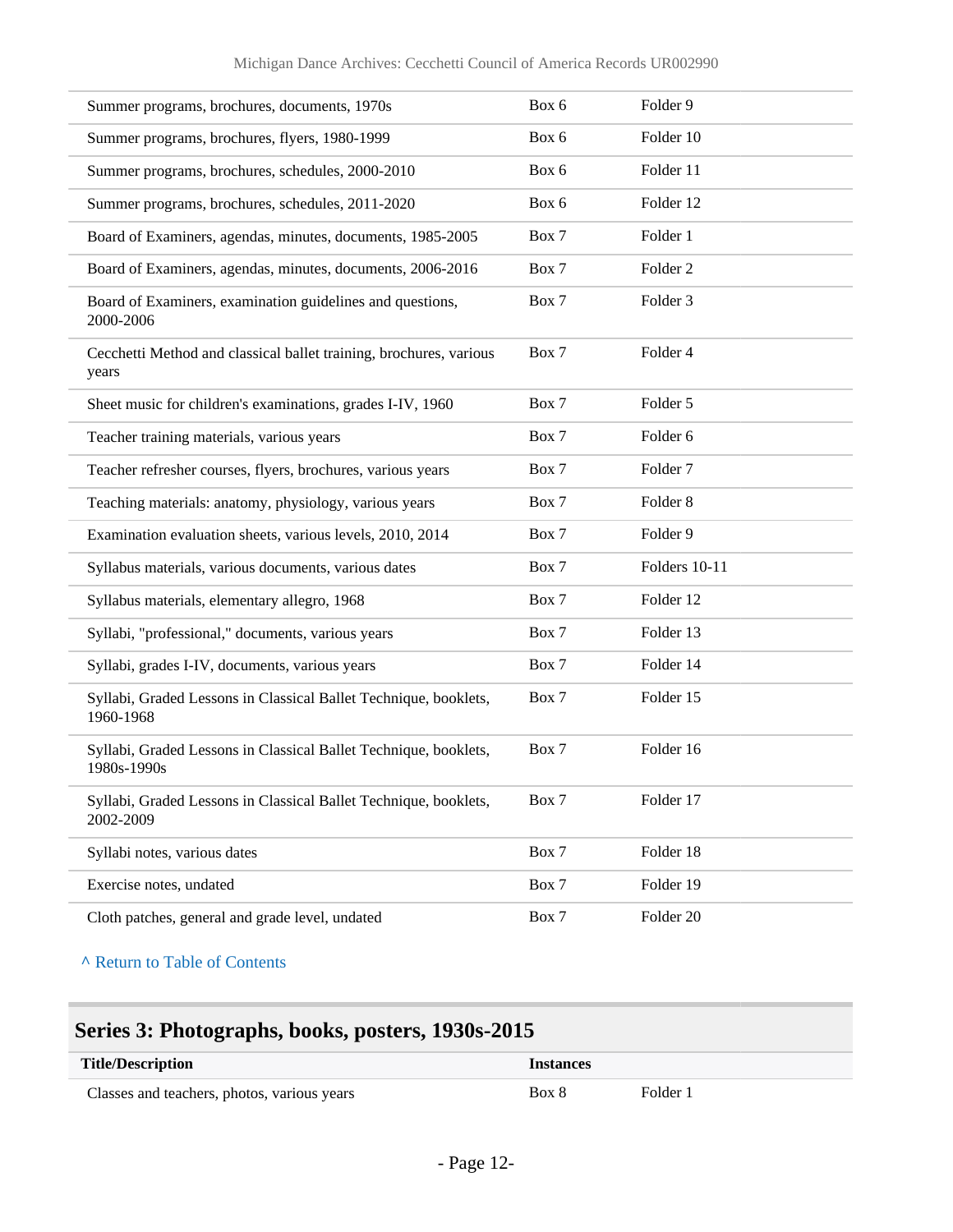| Summer programs: student groups, photos, undated and various<br>dates, 1977-2006                                                                                                                                                                           | Box 8 | Folder <sub>2</sub> |
|------------------------------------------------------------------------------------------------------------------------------------------------------------------------------------------------------------------------------------------------------------|-------|---------------------|
| Summer programs: Executive Board, teachers, staff, group photos,<br>1995-2015                                                                                                                                                                              | Box 8 | Folder 3            |
| Summer programs: Executive Board, teachers, staff, group photos,<br>undated                                                                                                                                                                                | Box 8 | Folder 4            |
| Summer programs: group photos, 1990                                                                                                                                                                                                                        | Box 8 | Folder 5            |
| Various photos, some unidentified, various years                                                                                                                                                                                                           | Box 8 | Folder 6            |
| Beaumont, Cyril W., A Primer of Classical Ballet (Cecchetti<br>Method) for Children. London: C.W. Beaumont, 1933. 4 reprint<br>copies: 1947, 1953, 1958, 1965                                                                                              | Box 9 | Items 1-4           |
| Beaumont, Cyril W., A Second Primer of Classical Ballet<br>(Cecchetti Method) for Children. London: C.W. Beaumont, 1935.<br>3 reprint copies: 1947, 1960, 1965                                                                                             | Box 9 | Items 5-7           |
| Beaumont, Cyril W., A Third Primer of Classical Ballet (Cecchetti<br>Method) for Children. London: C.W. Beaumont, 1941. 3 reprint<br>copies: 1946, 1958, 1962                                                                                              | Box 9 | Items $8-10$        |
| Beaumont, Cyril W., and Stanislas Idzikowski, A Manual of the<br>Theory and Practice of Classical Theatrical Dancing (Cecchetti<br>Method). London: C.W. Beaumont, Imperial Society of Teachers<br>of Dancing, 1922. 3 copies: 1951, 1966, rev. ed. 1977   | Box 9 | Items 11-13         |
| Beaumont, Cyril W., and Stanislas Idzikowski, A Manual of the<br>Theory and Practice of Classical Theatrical Dancing (Méthode<br>Cecchetti). New York: Dover Publications, 1975                                                                            | Box 9 | Item 14             |
| Craske, Margaret, and Cyril W. Beaumont, The Theory and<br>Practice of Allegro in Classical Ballet (Cecchetti Method).<br>London: C.W. Beaumont, 1930. 2 reprint copies: 1942, 1960                                                                        | Box 9 | Items 15-16         |
| Craske, Margaret, and Cyril W. Beaumont, The Theory and<br>Practice of Advanced Allegro in Classical Ballet (Cecchetti<br>Method). London: C.W. Beaumont, 1956. 2 copies: 1956, rev. ed.<br>1979                                                           | Box 9 | Items 17-18         |
| Hamer, Sylvia, Technique for the Ballet Dancer. Sylvia Hamer,<br>1975, reprint 1982                                                                                                                                                                        | Box 9 | Item 19             |
| Kennedy, Sheila, compiler. Notes for a Dancer for Classical Ballet<br>Training in the Cecchetti Method, Traditional Material. Victoria,<br>B.C.: S. Kennedy, 2nd ed. 2006                                                                                  | Box 9 | Item 20             |
| Liu, I-Shiang, A Comparative Study of Ballet Methods: The Royal<br>Academy of Dancing and the Cecchetti Council of America.<br>Master of Fine Arts thesis, Graduate Division, College of Fine<br>Arts and Communications, Texas Christian University, 1999 | Box 9 | Item 21             |
| Pappacena, Flavia, ed. Complete Manual of Classical Dance,<br>Enrico Cecchetti Method, Volume 2. Translated by Ann Franklin.<br>Rome: Gremese Editore, 1997                                                                                                | Box 9 | Item 22             |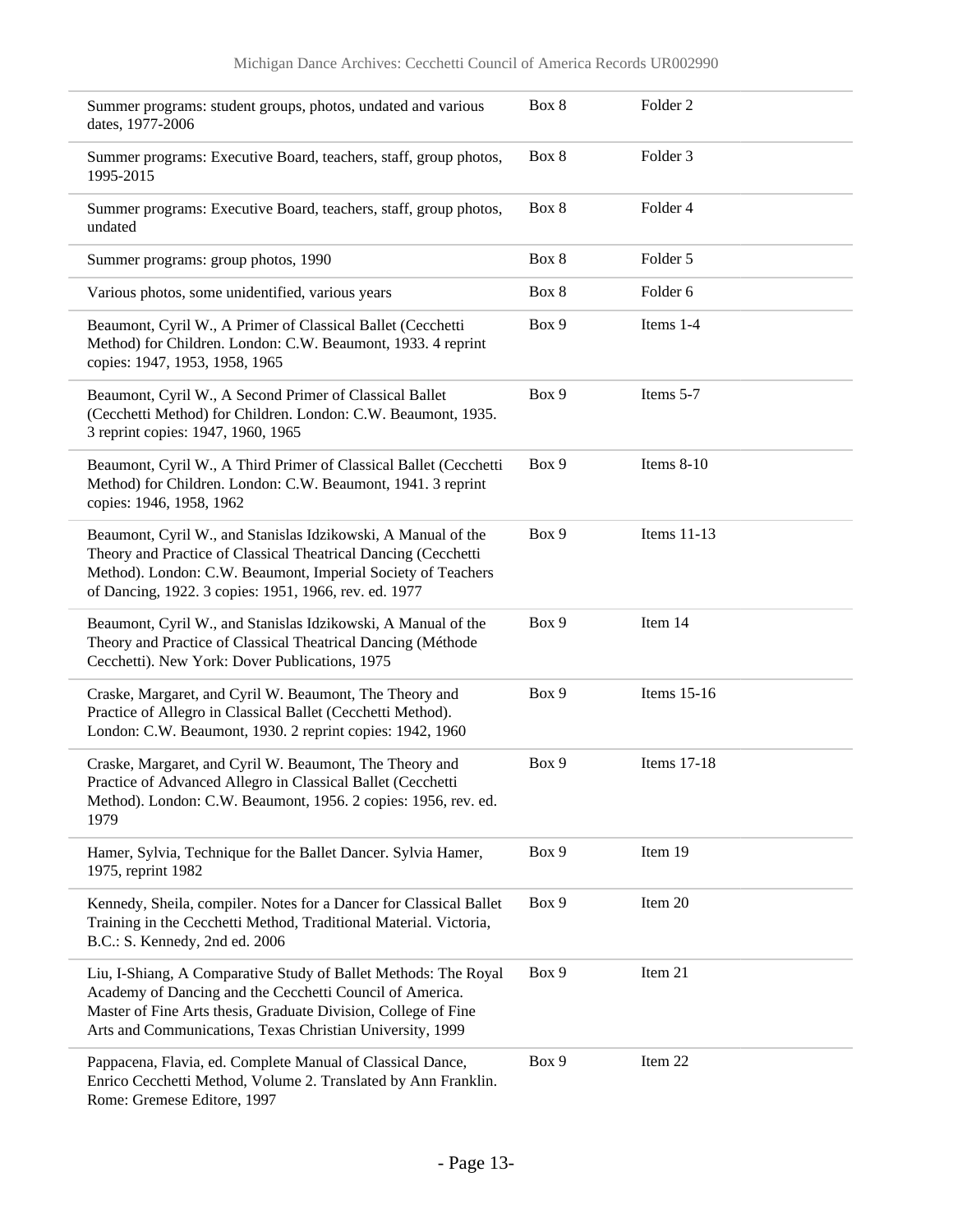| Vogt, Marie Bollinger, The Ballet Book: A Ballet Class<br>Supplement. Toledo, OH: Marie Bollinger Vogt, 1966 | Box 9  | Item $23$     |
|--------------------------------------------------------------------------------------------------------------|--------|---------------|
| Historical Cecchetti Photographic Exhibit, poster, 2 copies,<br>undated                                      | Box 10 | Poster 1-2    |
| Acrostic of name "Cecchetti," poster, 2 copies, undated                                                      | Box 10 | Poster 3-4    |
| Cecchetti graphic, with image of dancer, poster, undated                                                     | Box 10 | Poster 5      |
| "Grand Exercice a la Barre," poster of dance exercises for each<br>weekday, in French, 6 posters, undated    | Box 10 | Poster $6-11$ |

## <span id="page-13-0"></span>**Series 4: Audiovisual materials, 1978-2019**

| <b>Title/Description</b>                                                                                        | <b>Instances</b> |                     |
|-----------------------------------------------------------------------------------------------------------------|------------------|---------------------|
| CCA, Grade IV Revised, Master, 7" reel, 1978 September                                                          | Box 11           | Reel 1              |
| "Old Grade IV?," "Sylvia Hamer 1 of 2," Master, 7"reel, undated                                                 | Box 11           | Reel 2              |
| "Old Grade IV?," "Sylvia Hamer 2 of 2," Master, 7"reel, undated                                                 | Box 11           | Reel 3              |
| Cecchetti Grade V, "A-Side," 10.5" reel, Rev., 1982                                                             | <b>Box 11</b>    | Reel 4              |
| Cecchetti Grade V, "B-Side," 10.5" reel, Rev., 1982                                                             | Box 11           | Reel 5              |
| Cecchetti Grade V, "Side-C," 10.5" reel, Rev., 1982                                                             | Box 11           | Reel 6              |
| Cecchetti Grade V, "Side D," 10.5" reel, Rev., 1982                                                             | Box 11           | Reel 7              |
| WUOM, "Master," "Tails Out 1/2 track M-S Stereo," Part I of II,<br>10.5" reel, 1982                             | Box 11           | Reel 8              |
| WUOM, "Safety," "Tails Out 1/2 track M-S Stereo," Part I of II,<br>10.5" reel, 1982                             | Box 11           | Reel 9              |
| WUOM, "Master," "Tails Out 1/2 track M-S Stereo," Part II of II,<br>10.5" reel, 1982                            | Box 11           | Reel 10             |
| WUOM, "Safety," "Tails Out 1/2 track M-S Stereo," Part II of II,<br>10.5" reel, 1982                            | Box 11           | Reel 11             |
| National Conference-Seminar at MSU, "candid footage of classes<br>and performance," "no sound." Videotape, 1991 | <b>Box 12</b>    | Video<br>Cassette 1 |
| CCA, 46th Annual Summer Concert, Hope College. Videotape,<br>1996 July 20                                       | <b>Box 12</b>    | Video<br>Cassette 2 |
| CCA, 47th Annual Summer Concerts, 1 hour-47 minutes.<br>Videotape, 1997 July 19                                 | Box 12           | Video<br>Cassette 3 |
| CCA, 48th Annual Summer Concerts, 1 hour-34 minutes.<br>Videotape, 1998 July 18                                 | Box 12           | Video<br>Cassette 4 |
| CCA, 49th Annual Summer Concerts, 1 hour-25 minutes.<br>Videotape, 1999 July 17                                 | Box 12           | Video<br>Cassette 5 |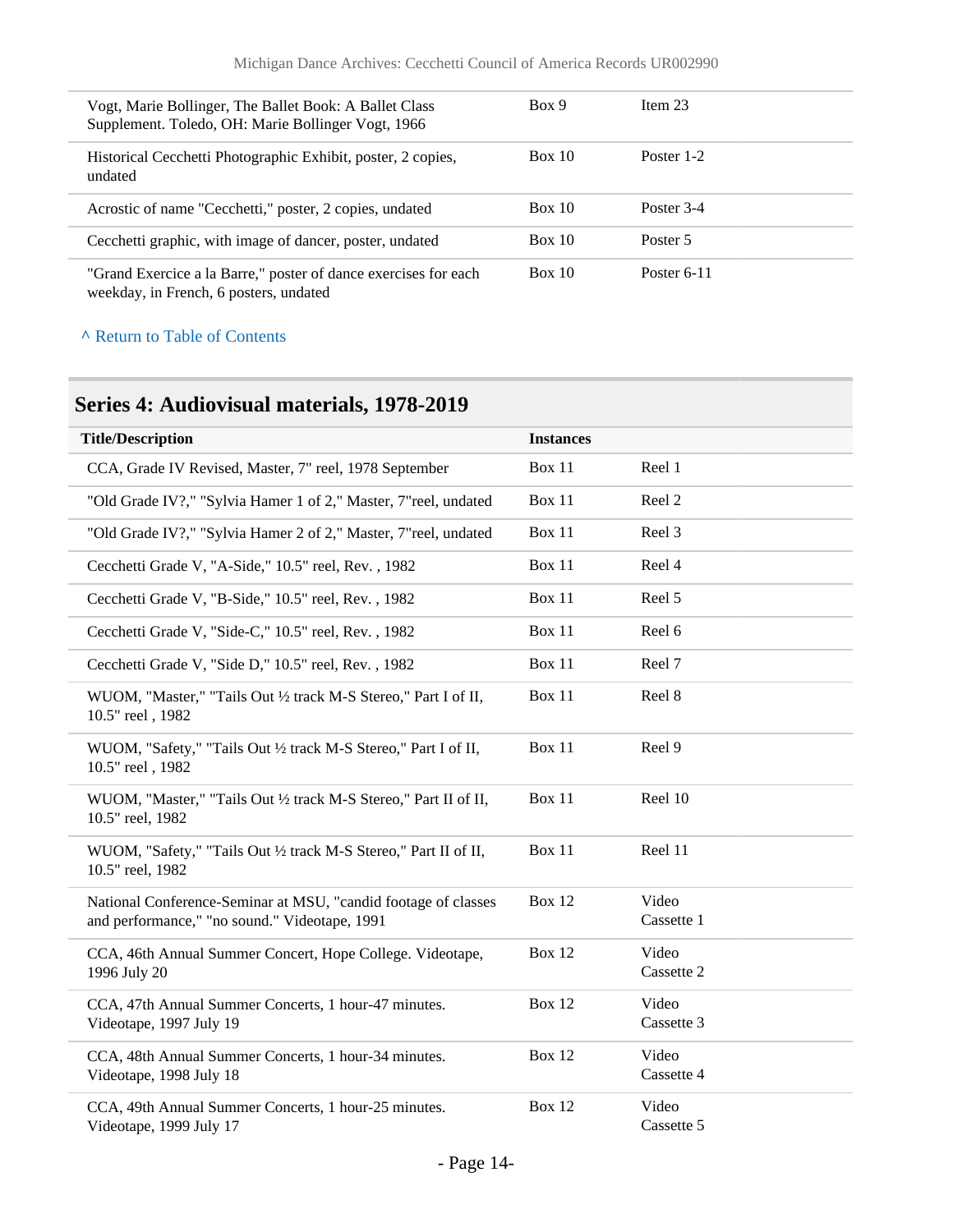| CCA, 50th Annual Summer Concerts. Videotape, 2000 July 22                                                                           | <b>Box 12</b> | Video<br>Cassette 6  |
|-------------------------------------------------------------------------------------------------------------------------------------|---------------|----------------------|
| CCA, Annual Summer Concert. Videotape, 2001 July 21                                                                                 | <b>Box 12</b> | Video<br>Cassette 7  |
| CCA, Annual Summer Concerts. Videotape, 2002 July 20                                                                                | Box 12        | Video<br>Cassette 8  |
| CCA, Annual Summer Concerts. Videotape, 2003 July 19                                                                                | Box 12        | Video<br>Cassette 9  |
| CCA, Annual Summer Concerts. Videotape, 2004 July 24                                                                                | <b>Box 12</b> | Video<br>Cassette 10 |
| CCA, Annual Summer Concerts. Videotape, 2005 July 23                                                                                | <b>Box 12</b> | Video<br>Cassette 11 |
| CCA, Annual Summer Concerts. Videotape, 2006 July 22                                                                                | <b>Box 12</b> | Video<br>Cassette 12 |
| Cecchetti Method, Classical Ballet, Intermediate Syllabus.<br>Videotape, 1999                                                       | Box 13        | Video<br>Cassette 1  |
| Tape No. 1, Teacher Grade One, 2 sessions. Videotape, 1998 April<br>9                                                               | Box 13        | Video<br>Cassette 2  |
| Tape No. 3, Grade Two Teacher, 2 sessions. Videotape, probably<br>1998 April 9                                                      | Box 13        | Video<br>Cassette 3  |
| Tape No. 5, End of Grade I-student, 2nd Grade I-student,<br>Beginning of Grade III-student. Videotape, probably 1998 April<br>10    | <b>Box 13</b> | Video<br>Cassette 4  |
| Tape No. 6, Grade 4-student. Videotape, probably 1998 April 10                                                                      | Box 13        | Video<br>Cassette 5  |
| Session No. 7: Grade I-student; Session No. 8: Grade II-Student.<br>Videotape, undated                                              | Box 13        | Video<br>Cassette 6  |
| Session No. 9: Grade II-student; Session No. 10: Petit and<br>Mathelier; Session No. 11: Franck and Joachim. Videotape,<br>undated  | Box $13$      | Video<br>Cassette 7  |
| Tape No. 1, Sessions I, II, III-student; first part of Session IV (I-T).<br>Videotape, 1993 April 2                                 | Box 13        | Video<br>Cassette 8  |
| Tape No. 2, Session IV-2nd part; Session V (I-T)- all. Videotape,<br>1993 April 2                                                   | Box 13        | Video<br>Cassette 9  |
| Tape No 3, Sessions VI and VII (Grade 2-5); Session VIII (Grade<br>4-5); Session IX (Grade I-T)-first part. Videotape, 1993 April 2 | <b>Box 13</b> | Video<br>Cassette 10 |
| Tape No. 4, Session IX (I-T), 2nd part; Session X (I-T).<br>Videotape, 1993 April 3                                                 | <b>Box 13</b> | Video<br>Cassette 11 |
| Tape No. 5, Session XI (G II-T), all; Session XII (Gr. I-T)-first<br>part. Videotape, 1993 April 4                                  | Box 13        | Video<br>Cassette 12 |
| Tape No. 6, Session XII (G. I-T), 2nd part; Candidate No. 1, 2nd<br>half of exam). Videotape, 1993 April 4                          | Box 13        | Video<br>Cassette 13 |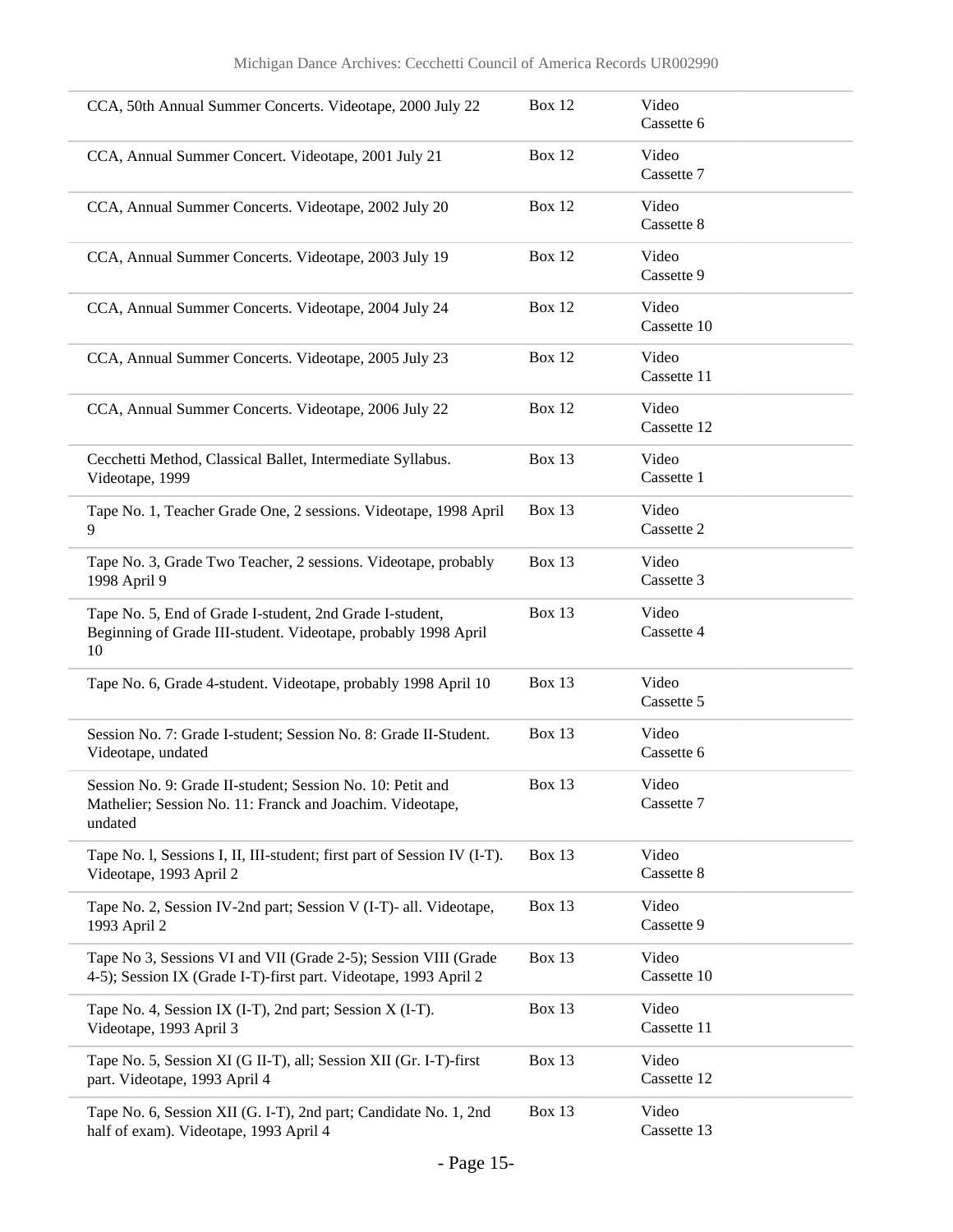| Tape No. 7, Session XIII (II-T); Session XIV (II-T); Session XV,<br>first part. Videotape, 1993 April 4                                                                                             | <b>Box 13</b> | Video<br>Cassette 14     |
|-----------------------------------------------------------------------------------------------------------------------------------------------------------------------------------------------------|---------------|--------------------------|
| Tape No. 8, Session XV (Grade III-T), 2nd part; Session XVI<br>(Grade V-S), all. Videotape, 1993 April 4                                                                                            | Box $13$      | Video<br>Cassette 15     |
| KAV Academie de Dance: Session 1-Grade 1 Student, Tassy and<br>Carard; Session 2-Grade 2, Student, JN_Jacques and Garnier.<br>Videotape, undated                                                    | <b>Box 14</b> | Video<br>Cassette 1      |
| Session 3, Grade 3-5: Jainvil and Lafontant; Session 4, Grade 3-5:<br>Joachim and Cobty. Videotape, undated                                                                                         | <b>Box 14</b> | Video<br>Cassette 2      |
| Session 5, Grade I-S: S. Etienne and Joseph; Session 6, Grade I-S:<br>Theard and Celestin. Videotape, undated                                                                                       | <b>Box 14</b> | Video<br>Cassette 3      |
| CCA Tape 1: 1. Grade I-Teacher; 2. Grade II-Student; 3. Grade II-<br>Teacher. Videotape, 1996 March 2                                                                                               | <b>Box 14</b> | Video<br>Cassette 5      |
| CCA Tape 2: 4. Grade III-Teacher, 1996 March 2. 1. Grade I-<br>Student; 2. Grade 1-Student. Videotape, 1996 April 6                                                                                 | <b>Box 14</b> | Video<br>Cassette 6      |
| CCA Tape 3: 3. Grade I-Student; 4. Grade III-Student; 5. Grade<br>II-Student. Videotape, 1996 April 6                                                                                               | <b>Box 14</b> | Video<br>Cassette 6      |
| Tape 1: Grade I-Student. Session 1-Meus and Manigat; Session 2-<br>Sergile and Etienne; Session 3-Brenke and Beaubrun. Videotape,<br>2001 December 21                                               | <b>Box 14</b> | Video<br>Cassette 7      |
| Tape 2: Grade I-Student. Sessions 3-Brenke and Beaubrun;<br>Session 4-Petit and Mathelier; Session 5- Franck and Sam.<br>Videotape, undated, probably 2001 December 21                              | <b>Box 14</b> | Video<br>Cassette 8      |
| Tape 3: Grade II-Student. Session 6-Cantave and Jean Baptiste;<br>Session 7-Chevry and Cobty; Session 8-Sainvil, Lafontant,<br>Valentin. Videotape, undated, probably 2001 December 21              | <b>Box 14</b> | Video<br>Cassette 9      |
| Tape 4: Grade 3-Student. Session 9-Excellent and Beaubrun;<br>Session 10-Segile and Abraham. Videotape, undated, probably<br>2001 December 21                                                       | <b>Box 14</b> | Video<br>Cassette 10     |
| CCA: Southwest Committee, Elementary Examination 1,<br>audiocassette, 1991                                                                                                                          | <b>Box 15</b> | Audiocassette<br>1       |
| ISTD Classical Ballet, Cecchetti Society Faculty, Music for the<br>Intermediate Examinations, audiocassette, 2 copies, 1994                                                                         | <b>Box 15</b> | Audiocassette<br>$2 - 3$ |
| ISTD Classical Ballet, Cecchetti Society Faculty, Music for the<br>Advanced Examinations (Girls Syllabus), audiocassette, 1992                                                                      | <b>Box 15</b> | Audiocassette<br>4       |
| CCA: Southwest Committee, Music for the Enrico Cecchetti<br>Diploma, audiocassette, 1992                                                                                                            | <b>Box 15</b> | Audiocassette<br>5       |
| ISTD Classical Ballet, Cecchetti Society Faculty, Music for the<br>(I) Advanced Examination (Mens Syllabus), (II) Enrico Cecchetti<br>Diploma (Selected Adages and Pirouettes), audiocassette, 1986 | <b>Box 15</b> | Audiocassette<br>6       |
| ISTD Classical Ballet, Cecchetti Society Faculty, Music for the<br>Elementary Examination, audiocassette, 1991                                                                                      | <b>Box 15</b> | Audiocassette<br>7       |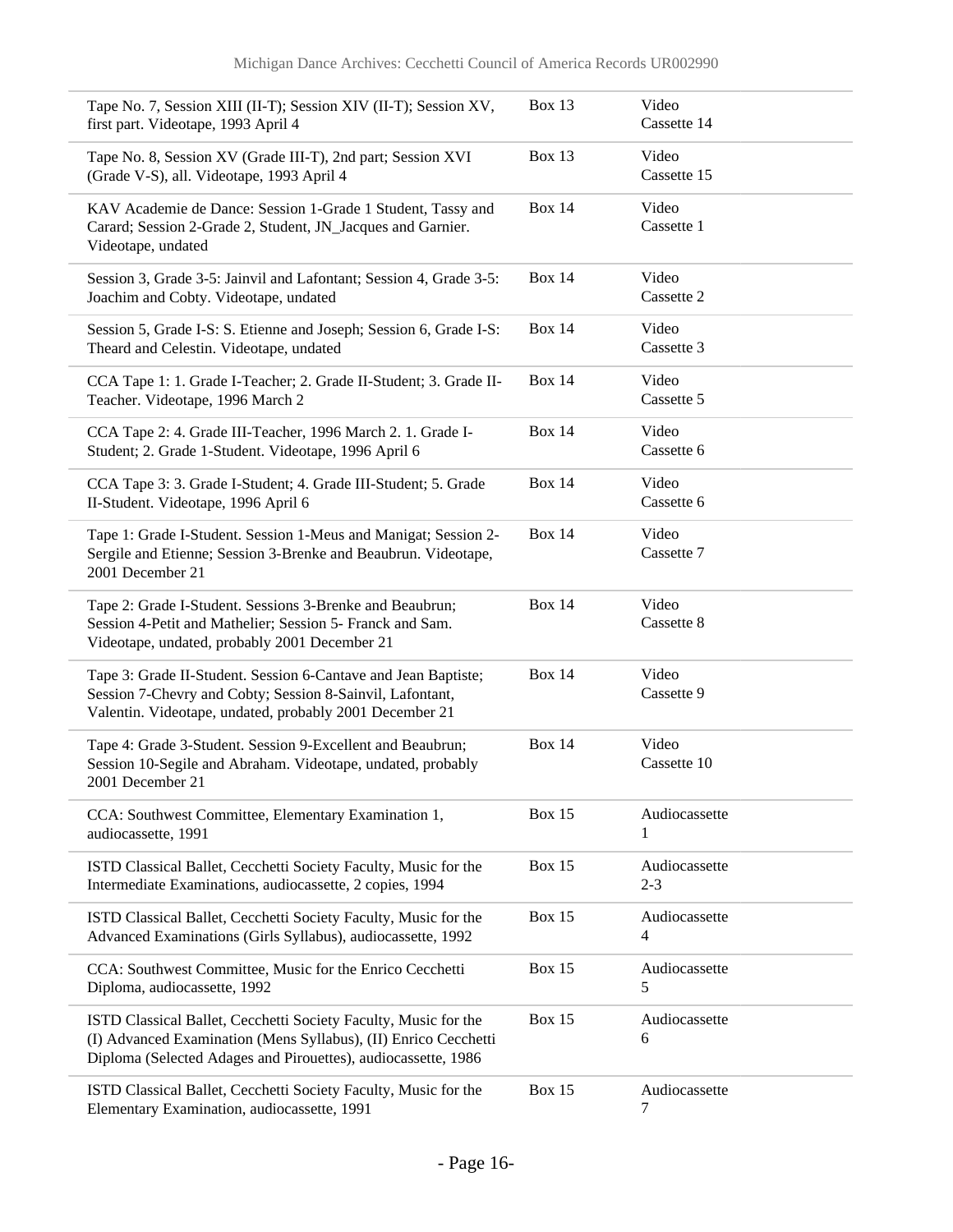| Music for Children's Classes, Vol. 1, audiocassette, 1987                                                                                       | <b>Box 15</b> | Audiocassette<br>8 |
|-------------------------------------------------------------------------------------------------------------------------------------------------|---------------|--------------------|
| Music for Children's Classes, Vol. 2, audiocassette, 1988                                                                                       | <b>Box 15</b> | Audiocassette<br>9 |
| CCA, International Summer School, student performance, DVD,<br>2018 July 21                                                                     | <b>Box 16</b> | Item 1             |
| CCA, International Summer School, student performance, DVD,<br>2019 July 20                                                                     | <b>Box 16</b> | Item 2             |
| CCS, International Summer School, concerts, DVD, 2006 July 22                                                                                   | <b>Box 16</b> | Item 3             |
| Imperial Society for Teachers of Dance (ISTD) Classical Ballet,<br>Cecchetti Society Faculty, Music for the Elementary Examination,<br>CD, 1991 | <b>Box 16</b> | Item 4             |
| ISTD Classical Ballet, Cecchetti Society Faculty, Music for the<br>Advanced 2 Examination, CD, 2 copies, 2004                                   | <b>Box 16</b> | Items 5-6          |
| CCA, Music for the Advanced Syllabus, CD, 2 copies, 2015                                                                                        | <b>Box 16</b> | Items 7-8          |
| Proposals for revising the Cecchetti Advanced 2 Examination<br>Syllabus, DVD, undated                                                           | <b>Box 16</b> | Item 9             |
| CCA, Grade IV music, CD, undated                                                                                                                | <b>Box 16</b> | Item 10            |
| CCA, Grade IV music, CD, revised, 2004                                                                                                          | <b>Box 16</b> | Item 11            |
| CCA: Southwest Committee, Music for Intermidiate (sic)<br>Examinations, "C.D. 1," 2 copies, CD, undated                                         | <b>Box 16</b> | Items 12-13        |
| CCA: Southwest Committee, Music for Intermidiate (sic)<br>Examinations, "C.D. 2," 2 copies, CD, undated                                         | <b>Box 16</b> | Items 14-15        |
| CCA: Southwest Committee, Music for the Enrico Cecchetti<br>Diploma, "C.D. 2," CD, undated                                                      | <b>Box 16</b> | Item 16            |
| Official Cecchetti Record, "Temps d'Adage Intermediate,"<br>Cecchetti syllabus, Stepping Tones Records, 7" vinyl LP, 1952                       | <b>Box 17</b> | Item 1             |
| Official Cecchetti Record, Grade One, Stepping Tones Records,<br>12" vinyl LP, 2 copies, 1952                                                   | <b>Box 17</b> | Items 2-3          |
| Cecchetti Council of America, Grade I, 12" stereo vinyl LP, 2<br>copies, revised, 1990                                                          | <b>Box 17</b> | Items 4-5          |
| Official Cecchetti Record, Grade Two, 3-record set, Stepping<br>Tones Records, 10" LPs, 1952                                                    | <b>Box 17</b> | Item 6             |
| Official Cecchetti Record, Grade Two, Stepping Tones Records,<br>12" vinyl LP, 2 copies, 1952                                                   | <b>Box 17</b> | Items 7-8          |
| Cecchetti Council of America, Grade II, 12" stereo vinyl LP, 1982                                                                               | <b>Box 17</b> | Item 9             |
| Official Cecchetti Record, Grade Three, Stepping Tones Records,<br>12" vinyl LP, 2 copies, 1952                                                 | <b>Box 17</b> | Item 10            |
| Official Cecchetti Record, Grade Four, Stepping Tones Records,<br>12" vinyl LP, 2 copies, 1952, revised, 1978                                   | <b>Box 17</b> | Item 11            |